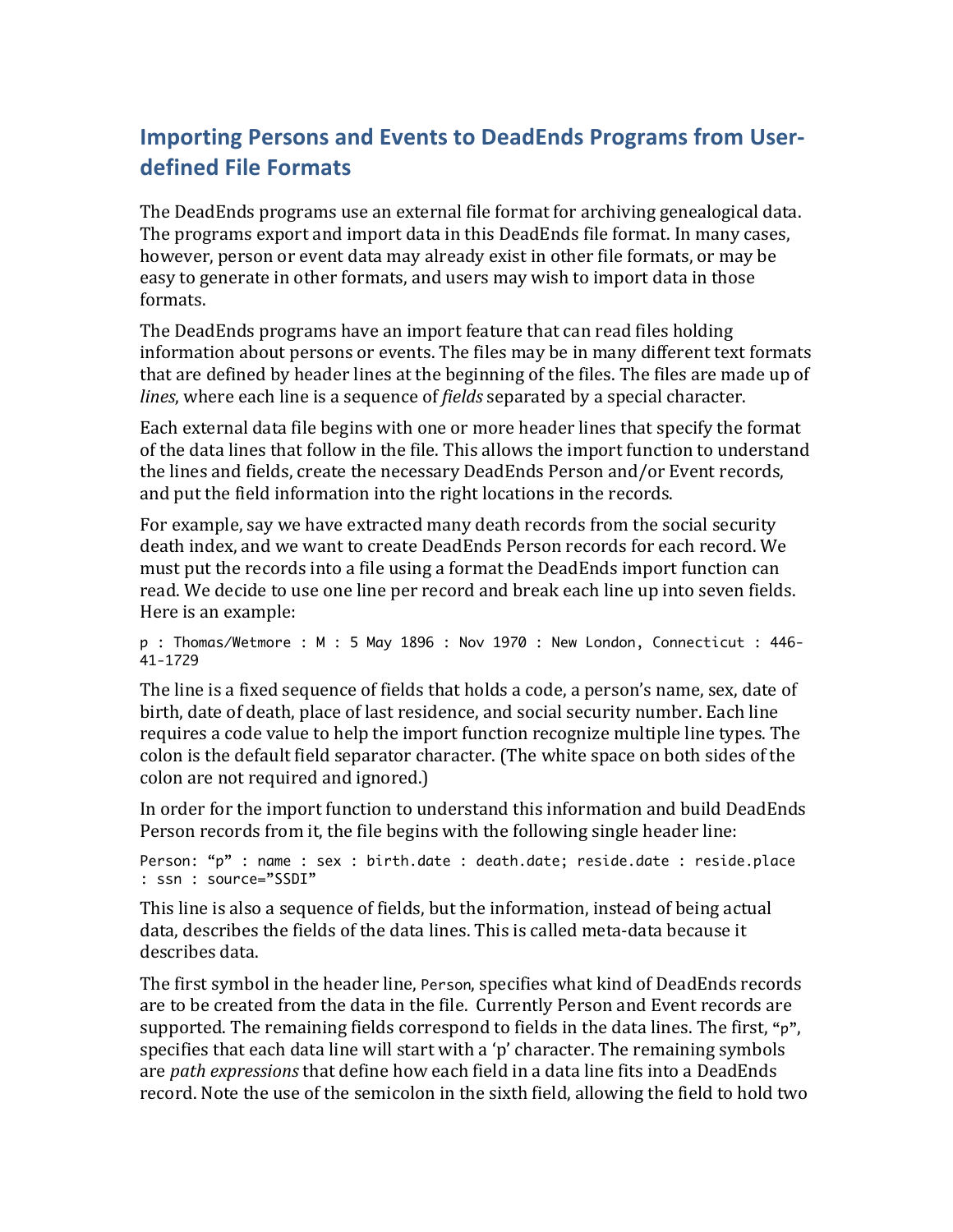path expressions; this indicates that the data in this field is mapped to two locations in the Person records. Note that the last field defines a fixed value for the Person record's source. All Person records created will be given that value for its source value; therefore the individual data lines do not include source fields.

A DeadEnds Person record created from the data line above could be shown in **GEDCOM** format as:

0 TNDT 1 NAME Thomas /Wetmore/ 1 SEX M 1 BIRT 2 DATE 5 May 1896 1 DEAT 2 DATE Nov 1970 1 RESI 2 DATE Nov 1970 2 PLAC New London, Connecticut 1 SSN 446-41-1729 1 SOUR SSDT

Likewise the record could be shown in XML format as:

```
<person>
      <name> Thomas /Wetmore/ </name>
      <birth> <date> 5 May 1896 </date></birth>
      <death><date> Nov 1970 </date></birth>
      <reside>
             <date> Nov 1970 </date>
             <place> New London, Connecticut </place>
      \langlereside>
      <ssn> 446-41-1729 </ssn>
      <source> SSDI </source>
</person>
```
## **Defining Person Records That Span Multiple, Possibly Optional Lines**

It is possible to define data files with more complexity. For example, the data for a person may be spread across different lines, and lines may be optional. Here is the header specification for a file that contains information about persons that may be spread across one, two or three lines.

```
Person: Attributes : BirthInfo? : DeathInfo?
Attributes: "p" : name : sex : occupation : religion
BirthInfo: "b" : birth.date : birth.place : birth.source
DeathInfo: "d" : death.date : death.place : death.source
```
The first line is mandatory and includes basic information about the person, here name, sex, occupation and religion. The second line is optional and holds birth information. The third line is also optional and holds death information. The fields in the first header line are not path expressions; they refer to symbols that must be defined in additional header lines. The question marks on BirthInfo and DeathInfo symbols indicate that either or both of the lines they specify are optional. An example of data lines that specify a person using this specification might be: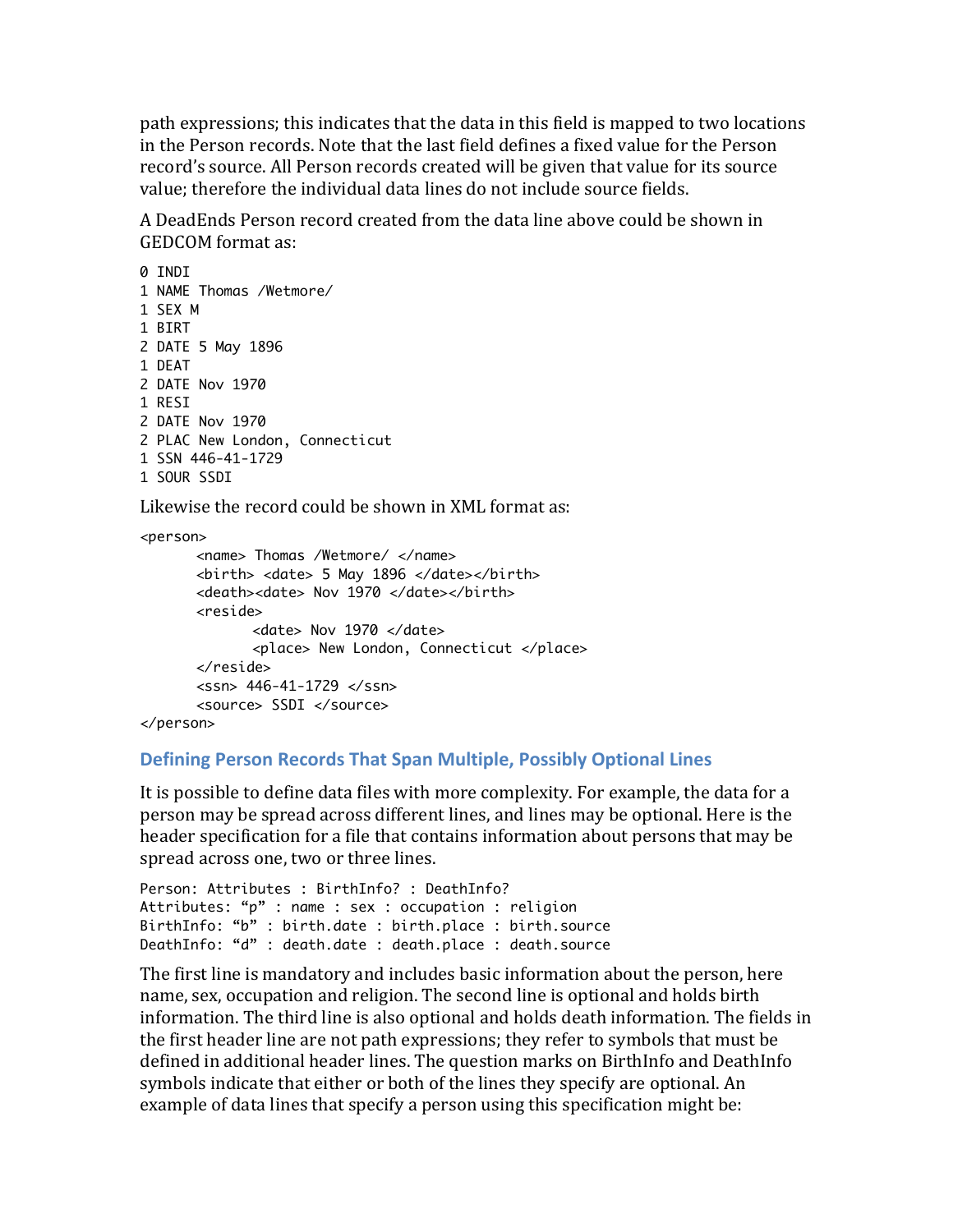- p: Thomas/Wetmore: M: Antiques dealer: Episcopalian
- b: 5 May 1896: New London, Connecticut: New London vital records

In this case there is no line with death information.

## **Defining Record Clusters that Include an Event Record and One or More Person Records**

The DeadEnds import function also supports events. This is a slightly more complicated case because DeadEnds represents each event as a related set of records, one Event record for the event itself, and one Person record for each of the persons who played a role in the event. Because of this, each file with event information must begin with a header line of the following form:

Event : EventPart : RolePart

The symbol Event specifies that the file contains event information. The next two symbols, EventPart and RolePart specify the formats of the data lines that hold the data about the event and the data about the persons. The names of these symbols can be any name the user chooses.

Here is an example of how the event and person lines might be defined for events taken from a census:

```
EventPart : "c" : type="census" : date="1851" : place : note : source="1851 
Census of New Brunswick, Canada"
```
RolePart : "r" : name : sex : age : role : occupation : religion

Here is an example of data using this format:

```
c : Norton, Kings County, New Brunswick : image 34, sheet 68 from Ancestry.com
r : Justus S /Wetmore : M : 56 : Head : Farmer : Episcopalian
r : Deborah /Wetmore : F : 52 : Wife : : Episcopalian
r : Almira Jane /Wetmore: F : 13 : Daughter : : Episcopalian
```
After reading these four lines the import function would create one DeadEnds Event record and three DeadEnds Person records. Expressed using XML these records would be:

```
<event type="census" id="e1">
      <date> 1851 </date>
      <place> Norton, Kings County, New Brunswick </place>
      <note> image 34, sheet 68 from Ancestry.com </note>
      <role type="head" id="p1"><age> 56 </age></role>
      <role type="wife" id="p2" "><age> 52 </age></role>
      <role type="daughter" id="p3" "><age> 13 </age></role>
      <source> 1851 Census of New Brunswick, Canada </source>
</event>
<person id="p1">
      <name> Justus S /Wetmore/ </name>
      <sex> M </sex>
      <occupation> Farmer </occupation>
      <religion> Episcopalian </religion>
      <role type="head" id="e1"/>
      <source> 1851 Census of New Brunswick, Canada </source>
```